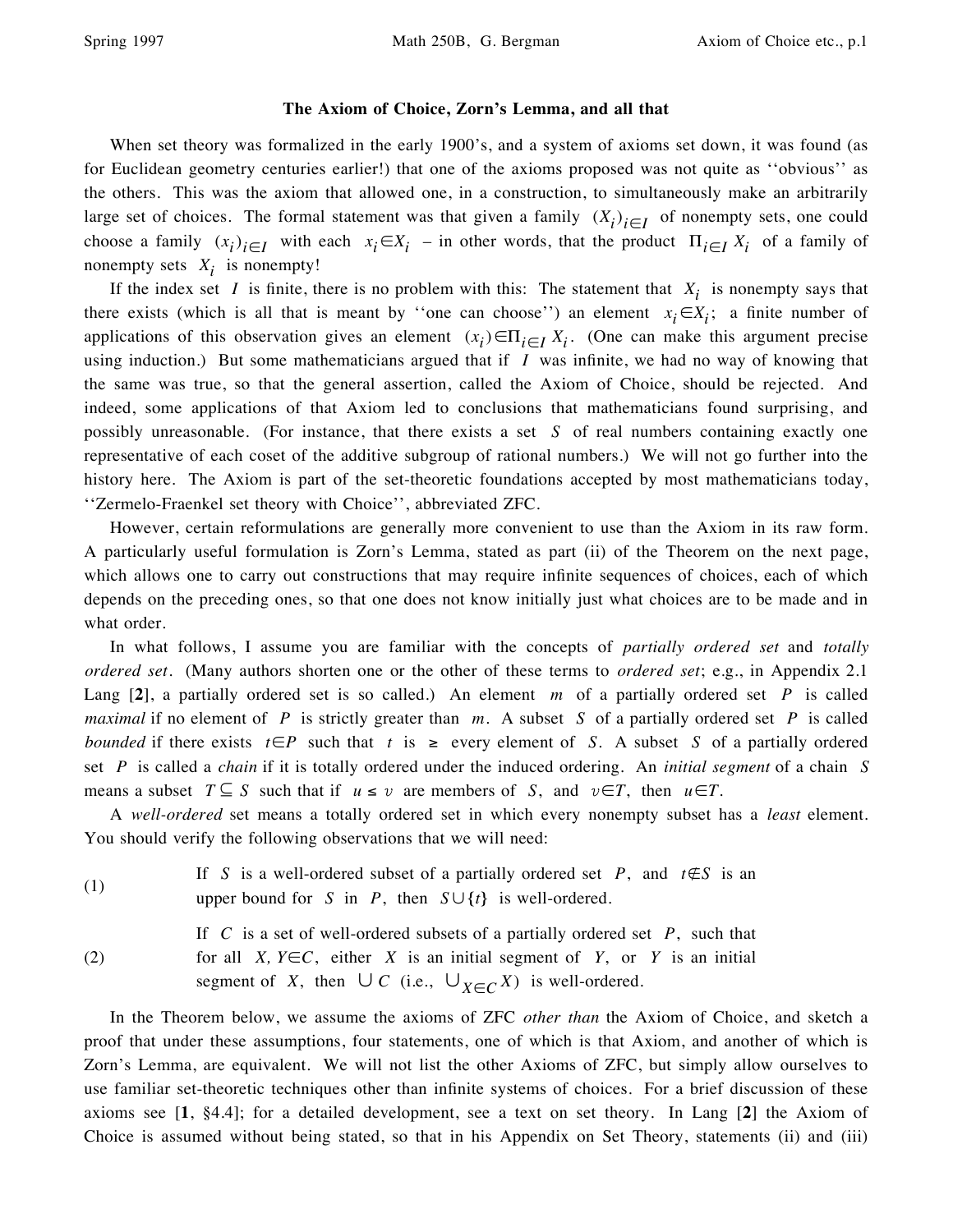below are simply ''proved''. The development here is shorter than Lang's, and explicitly shows the relation with the Axiom of Choice.

To indicate how assertion (ii) below is useful, let me note that in the typical situation where it is to be applied, *P* represents a set of "partially completed" constructions, and the relation  $q \ge p$  means "*q* is a partial construction which extends (carries further) the partial construction *p*''. For a given application, one has to set up the *P* that represents one's method of construction (sometimes tricky), verify that it satisfies the hypotheses of Zorn's Lemma (usually easy), and then show that a *maximal* element of *P* corresponds to the sort of completed construction one wants (frequently a nontrivial argument in the area of mathematics one is applying the Lemma to). We will see examples of this procedure below in the proofs of the three other conditions from (ii).

**Theorem 1.** *The following statements are equivalent* (*assuming Zermelo-Fraenkel Set Theory but not the Axiom of Choice*)*.*

(i) (Axiom of Choice) *If*  $(X_i)_{i \in I}$  *is a family of nonempty sets, then*  $\Pi_I X_i$  *is also nonempty.* 

(ii) (Zorn's Lemma) *If P is a nonempty partially ordered set with the property that every chain in P is bounded, then P has a maximal element.*

(iii) (Well-Ordering Principle) *Every set X can be well-ordered.* (*I.e., for every X there exists a binary relation*  $\leq$  *on*  $X$  *which makes it a well-ordered set.*)

(iv) (Comparability of cardinalities, or Bernstein's Theorem) *Given any two sets X and Y, there exists either a bijection between X and a subset of Y, or a bijection between Y and a subset of X.*

**Sketch of Proof.** We shall first prove (i) $\Rightarrow$ (ii) (which is the hard step, and is the important implication for our purposes, since it means that assuming ZFC, we can use Zorn's Lemma), then show that (ii) implies each of (i), (iii) and (iv), next prove (iii) $\Rightarrow$ (i), and finally, very roughly, indicate how (iv) $\Rightarrow$ (iii) is proved. If each part of this argument were complete, the arguments showing (ii) $\Rightarrow$ (i) and (ii) $\Rightarrow$ (iii) could be omitted, and we would have a cyclic proof of equivalence of our four conditions. The present arrangement allows us to get the equivalence of (i), (ii) and (iii) without needing the details of (iv) $\Rightarrow$ (iii), which we haven't time to go into, and also gives three instructive illustrations of how Zorn's Lemma is used.

 $(i) \Rightarrow (ii)$ . Let *P* satisfy the hypothesis of (ii). If *S* is any chain in *P*, then by assumption, the set of upper bounds to *S* in *P* is nonempty; from this it is not hard to see that if *S* does *not* contain a maximal element of *P*, the set of upper bounds to *S* which do not lie in *S* is nonempty. Let us call the latter set  $B(S)$ . Assuming (i), let us choose a function  $\varphi$  on the set of all chains in *P* which do not contain maximal elements of *P*, associating to each such chain *S* a member of *B*(*S*).

The *idea* of what we want to do next is to start with any element  $p \in P$ ; if it is not maximal, let  $p' =$  $\varphi(\{p\}) > p$ ; if *p*' is not maximal in *P* let  $p'' = \varphi(\{p, p'\}) > p'$ ; if *p''* is not maximal, let  $p''' =$  $\varphi({p, p', p''})> p''$ , and so on. If we do not get a maximal element after finitely many of these steps, we let  $p^* = \varphi(\{p, p', ..., p^{(i)}, ...\})$ ; if  $p^*$  is not maximal in *P*, we let  $p^{*'}$  denote the result of applying  $\varphi$ to the chain gotten by appending  $p^*$  to the above chain – "and so on"! Intuitively, this process can "go on running'' indefinitely, producing a chain of ever growing cardinality, and would run beyond the cardinality of *P* if it never terminated; hence it must eventually terminate, which can only happen if we hit a maximal element of *P*. But we do not have at hand the machinery needed to formalize how to ''set such a construction running'' (though this is developed in [**1**]). What we shall use instead is a definition which *characterizes* the set of chains that *would* have been given by the above construction, if we had been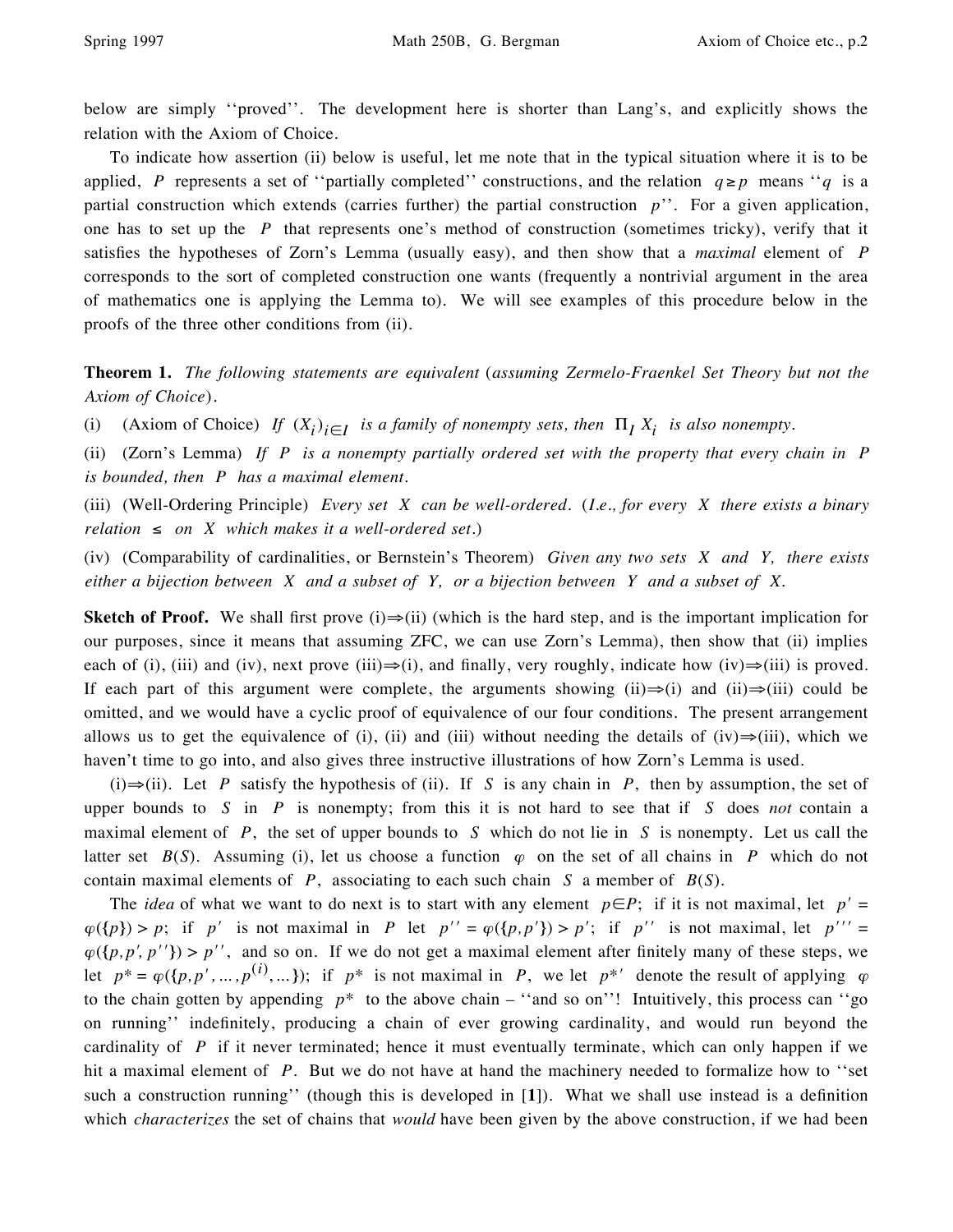in a position to formalize it.

Namely, having fixed an element  $p \in P$ , let *C* denote the set of subsets  $S \subseteq P$  which have the properties:

- (a) *S* is a well-ordered chain in *P*.
- (b) *p* is the least element of *S*.
- (c) For every proper nonempty initial segment  $T \subseteq S$ , the least element of  $S T$  is  $\varphi(T)$ .

We see that C is nonempty, because it contains  $\{p\}$ . We claim that if S and S' are two members of *C*, then one of them is an initial segment of the other. Indeed, let *R* denote the union of all sets that are initial segments both of *S* and of *S*); thus, *R* is the greatest common initial segment of *S* and of *S*<sup>'</sup>. If *R* were a *proper* initial segment both of *S* and of *S*<sup>'</sup>, then by (c),  $\varphi(R)$  would be the least element both of  $S - R$  and of  $S' - R$ ; but this would make  $R \cup \{\varphi(R)\}\$ an initial segment both of *S* and of *S*), contradicting the choice of *R*. So *R* cannot be proper in both *S* and in *S*), i.e., it must equal one of them. That one will thus be an initial segment of the other, as claimed.

Hence if we now denote by *U* the union of all members of *C*, then by (2) *U* is well-ordered. Clearly, also, all members of *C* are initial segments of *U*, and the least element of *U* is *p*. We claim that *U* also satisfies (c) above. Indeed, if *T* is a proper nonempty initial segment of *U*, there exists some element  $u \in U - T$ . By construction of U, u belongs to some  $S \in C$ , and by what we have proved about *C*, *T* must be a proper initial segment of *S*. Hence (c) says that  $\varphi(T)$  is the least element of  $S-T$ , so as *S* is an initial segment of *U*,  $\varphi(T)$  is also the least element of  $U-T$ , as required.

This proves that *U* is itself a member of *C*. Now suppose *U* does not contain a maximal element of *P*. Then  $U \cup \{\varphi(U)\}\$  will be an element of *C* (cf. (1) above), which is not a subset of *U*, contradicting the definition of *U*. So *U* must contain a maximal element of *P*; so such a maximal element exists, establishing (ii).

The above argument was intricate; but the elegance of Zorn's Lemma will be seen in the fact that the proofs of all three other conditions *from* that Lemma are quite direct. I leave it to you to verify that in each case, the partially ordered set described satisfies the hypothesis of Zorn's Lemma, and that a maximal element, whose existence is the conclusion of that Lemma, will be an object of the sort we are trying to get in the case in question. If you have not seen Zorn's Lemma proofs before, I urge you to think through all these verifications carefully!

(ii) $\Rightarrow$ (i). Let  $(X_i)_{i \in I}$  be given as in (i). We let *P* be the set of "partial functions" on *I* carrying each  $i \in I$  to a member of  $X_i$ ; formally, we define this to be the set of all subsets  $\varphi \subseteq I \times (\bigcup_I X_i)$  such that for each  $i \in I$ , any element of  $\varphi$  with first component *i* has second component in  $X_i$ , and for each *i* there is *at most* one such element. We let *P* be partially ordered by inclusion (i.e., we consider the partial order relation  $\subseteq$  on *P*). *P* is nonempty because the *empty* partial function is a member of it; and given any chain *S* in *P*, one can verify that the *union* of *S* (as a family of sets) is an upper bound to *S* in *P*. By Zorn's Lemma we conclude that *P* has a maximal element  $\varphi$  under this ordering; we then verify that such a  $\varphi$  will be a *function*, i.e., a member of  $\Pi_I X_i$ , as required.

 $(ii) \Rightarrow (iv)$ . (We do this next because the method is very similar to the preceding.) Given sets *X* and *Y*, let *P* be the set of all subsets  $\varphi \subseteq X \times Y$  such that for each  $x \in X$ ,  $\varphi$  contains at most one element with first component *x*, and for each  $y \in Y$ ,  $\varphi$  contains at most one element with second component *y*, and let us order *P* by inclusion. As above, Zorn's Lemma gives us a maximal  $\varphi \in P$ . In this case, we find that maximality implies that *either*  $\varphi$  is a one-to-one function from *X* to *Y* or the set  $\varphi^* = \{(y, x) \mid (x, y) \in \varphi\}$  is a one-to-one function from *Y* to *X*; so *one* of these exists, as desired.